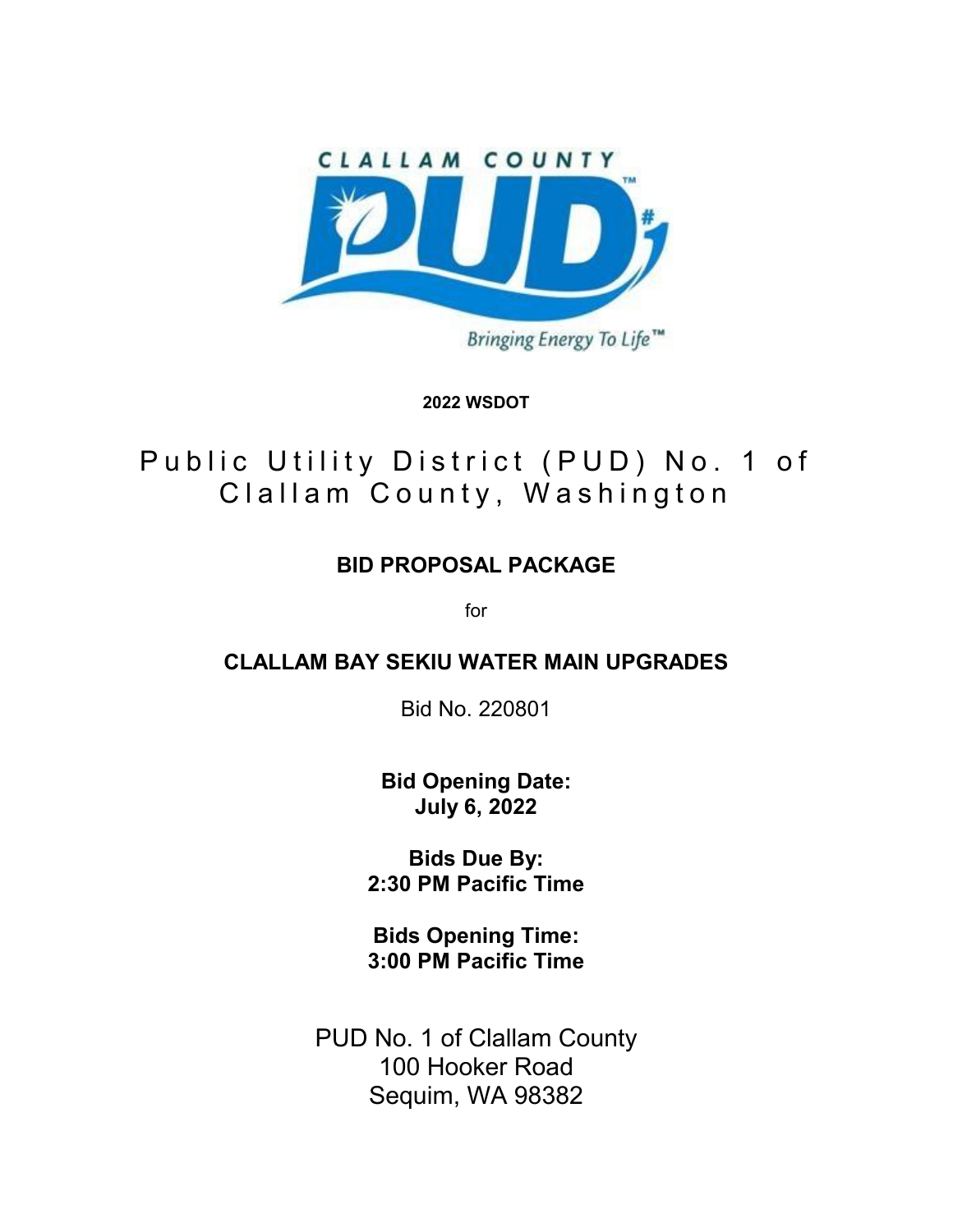# **BIDDER'S CHECKLIST**

#### **Bidder must execute and return with submittal:**

#### 1. PROPOSAL FORM

The unit prices bid must be shown in the space provided. The proposal shall be filled in and signed by the bidder.

- 2. CONTRACTOR CERTIFICATION WAGE LAW COMPLIANCE
- 3. CERTIFICATION REGARDING DEBARMENT AND SUSPENSION
- 4. RESPONSIBLE BIDDER INFORMATION

To show contractor's ability to perform jobs of a similar nature.

5. PROPOSED EQUIPMENT AND MANPOWER SCHEDULE

Provide a complete list of equipment and manpower to be used on project.

6. SUBCONTRACTOR (BIDDER) LIST

Per 40 CFR Part 33 part 33.501, provide a list all subcontractors that bid or quote on subcontracts (including both DBE and non-DBE firms) with the bid proposal. Failure to submit this with the bid shall render the bid nonresponsive; Form 271-015A included for this purpose. See Section 1-02.6 (Preparation of Proposal).

7. BID BOND

This form is to be executed by the bidder and the Surety Company unless cash, cashier's check, or a certified check in the amount of five percent (5%) of the total bid accompanies bid. The amount of this bond shall be not less than five percent (5%) of the total amount bid and may be shown in dollars or on a percentage basis.

### **After the Contract is awarded, execute:**

1. CONTRACT

To be executed by the successful bidder in duplicate.

2. CONTRACT BOND

To be executed by the successful bidder and his surety company in duplicate.

3. POWER OF ATTORNEY

To be submitted in duplicate.

4. EVIDENCE OF INSURANCE

To be submitted in duplicate.

5. PRELIMINARY CONSTRUCTION PROGRESS SCHEDULE

Submitted in duplicate, showing the first 30 working days, to the Engineer one working day prior to the date of the Pre-construction Conference. To be provided in conformance with Section 1-08.3 (Progress Schedule) of the Standard Specifications.

#### 6. REQUEST TO SUBLET WORK

One copy for each subcontractor and lower tier subcontractor shall be submitted and approved by the District, prior to the subcontractor entering the project work site(s) to perform work. (Sample form is included).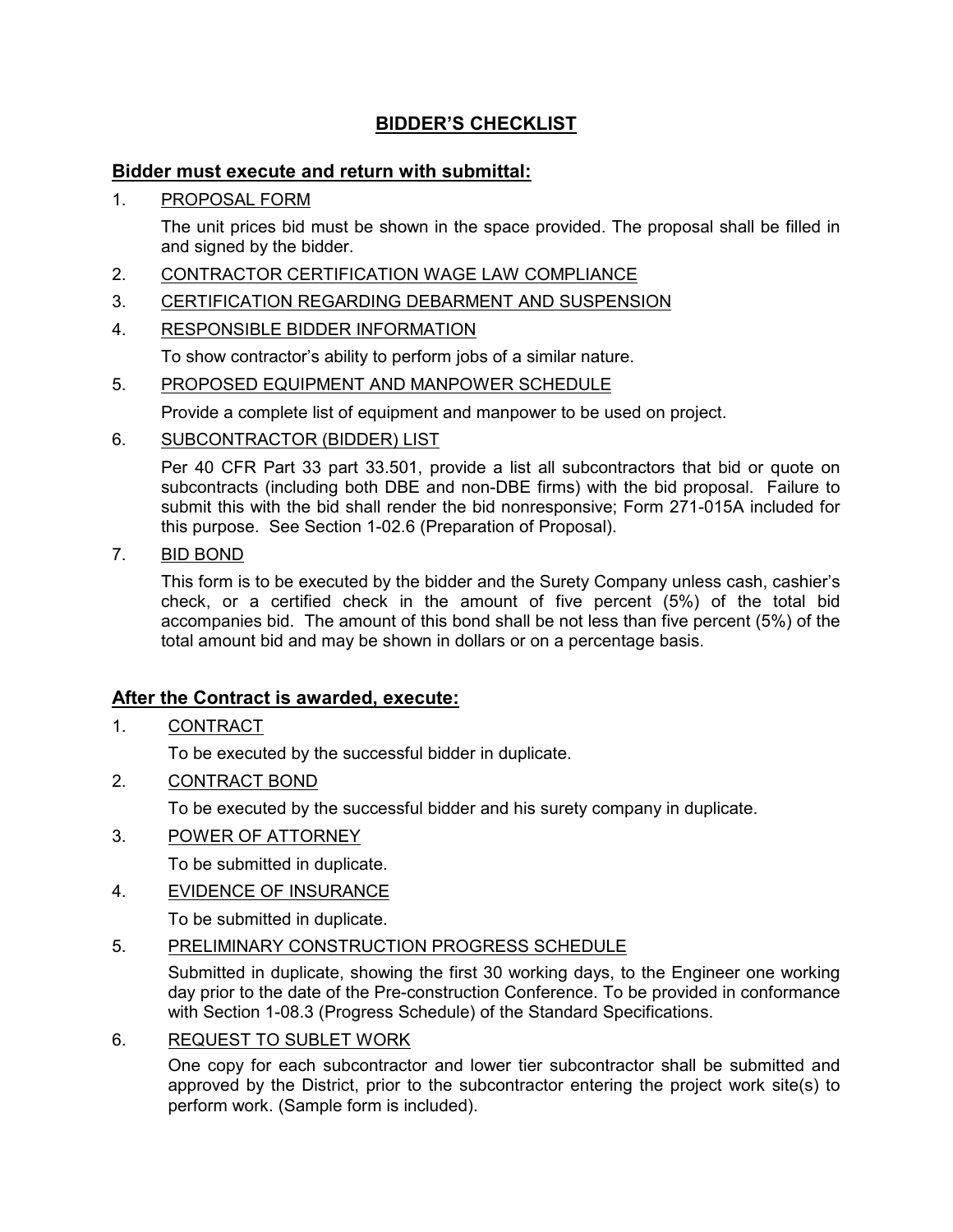# 6. VACCINE DECLARATION FORM

Per WSDOT GSP 1-07.1(2) Vaccine Declaration form (WSDOT Form #271-050) is required prior to starting Work.

The Proclamations are available at: [https://www.governor.wa.gov/office](https://www.governor.wa.gov/office-governor/official-actions/proclamations)[governor/official-actions/proclamations](https://www.governor.wa.gov/office-governor/official-actions/proclamations)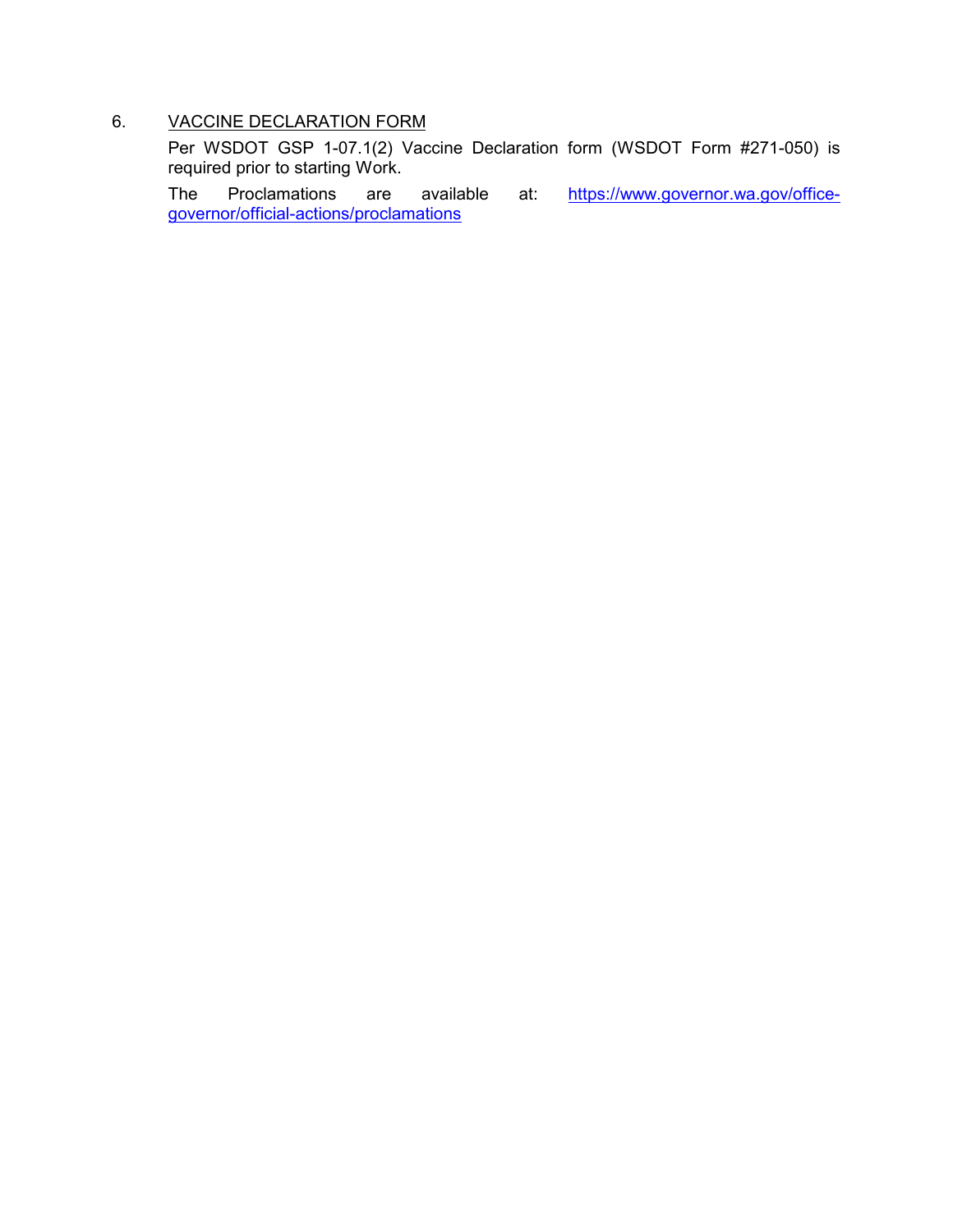### **PROPOSAL FORM PUD No. 1 of Clallam County**

#### Clallam Bay Sekiu Water Main Upgrades Project Bid No. 220801

Bids received after this time will be returned to sender unopened in accordance with Section 1-02.9 (Delivery of Proposal) of the Specifications.

The undersigned hereby certifies that:

- 1. The project sites have been inspected.
- 2. Bid Documents governing the work have been read and are thoroughly understood.
- 3. The bidder is willing and able to execute the Contract, provide a Contract Bond and Evidence of Insurance within 20 calendar days following the receipt of the dated "Notice of Award".
- 4. The "Contractor Certification Wage Law Compliance", "Responsible Bidder Information" and "Proposed Equipment and Manpower Schedule" forms have been completed and are enclosed with this Bid Proposal.
- 5. A "Subcontractor (Bidder) List" per Section 1-02.6 (Preparation of Proposal) of the specifications has been completed and is enclosed with this Bid Proposal if applicable.
- 7. A 5% Bid Bond has been enclosed with this Bid Proposal.
- 8. All addendums have been acknowledged in the space provided in this Bid Proposal.
- 9. The bidder will promptly undertake the work upon receipt of the dated "Notice to Proceed" that will be issued within 10 working days of the contract execution date and complete the work embraced in this improvement in accordance with the Contract Documents at the following schedule of rates and prices, and it is understood that failure to complete the work within the time stated in Section 1-08.5 (Time for Completion) of the Specifications will be cause for assessment of liquidated damages in accordance with Section 1-08.9 (Liquidated Damages) of the Specifications.
- 11. The method of payment will be made only on the unit prices for items appearing on this Bid Proposal form.
- 12. The bidders must bid all items in the bid proposal. If any items are left blank or represent \$0.00, the bid may be disqualified.
- **NOTE:** Unit prices for all items, all extensions and the total amount of bid must be shown.

All proposals shall be typed or written in ink.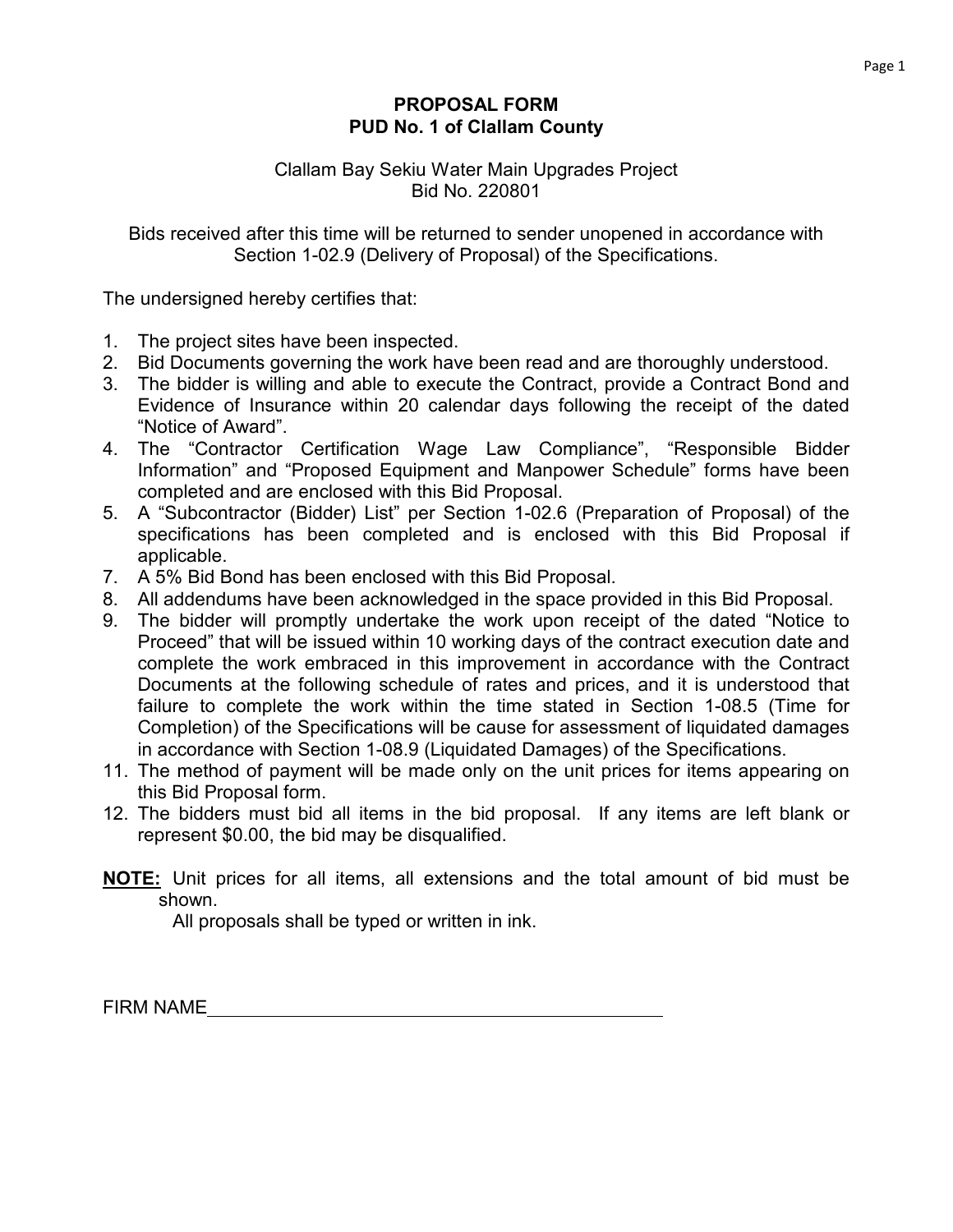| <b>Bid</b><br>Item | <b>Description</b>                                                                    | <b>Estimated</b><br>Quantity | <b>Unit</b> | <b>Unit Price</b> | <b>Total Price</b> |
|--------------------|---------------------------------------------------------------------------------------|------------------------------|-------------|-------------------|--------------------|
| $\mathbf{1}$       | <b>MOBILIZATION</b>                                                                   | $\mathbf{1}$                 | L.S.        |                   |                    |
| $\overline{2}$     | UTILITY POTHOLING                                                                     | 24                           | <b>EACH</b> |                   |                    |
| 3                  | REMOVE AND DISPOSE OF AC WATER<br><b>MAIN</b>                                         | 830                          | L.F.        |                   |                    |
| 4                  | REMOVAL AND REPLACEMENT OF<br><b>UNSUITABLE MATERIAL</b>                              | 100                          | C.Y.        |                   |                    |
| 5                  | COMB. AIR RELEASE/AIR VACUUM<br>VALVE ASSEMBLY 1 IN.                                  | 3                            | <b>EACH</b> |                   |                    |
| 6                  | <b>BLOWOFF ASSEMBLY</b>                                                               | 5                            | <b>EACH</b> |                   |                    |
| $\overline{7}$     | <b>HYDRANT ASSEMBLY</b>                                                               | 16                           | EACH        |                   |                    |
| 8                  | SERVICE CONNECTION 3/4 IN. DIAM.                                                      | 18                           | <b>EACH</b> |                   |                    |
| 9                  | SERVICE CONNECTION 3/4 IN. DIAM.<br>WITH 2" PVC CASING AROUND SERVICE                 | 26                           | EACH        |                   |                    |
| 10                 | SERVICE CONNECTION 1 IN. DIAM.                                                        | 8                            | <b>EACH</b> |                   |                    |
| 11                 | DUAL SERVICE CONNECTION 1 IN. DIAM.                                                   | 3                            | <b>EACH</b> |                   |                    |
| 12                 | DUAL SERVICE CONNECTION 1 IN. DIAM.<br>WITH 2 IN. PVC CASING AROUND<br><b>SERVICE</b> | 3                            | <b>EACH</b> |                   |                    |
| 13                 | PVC PIPE FOR WATER MAIN 4 IN. DIAM.                                                   | 55                           | L.F.        |                   |                    |
| 14                 | PVC PIPE FOR WATER MAIN 6 IN. DIAM                                                    | 4,200                        | L.F.        |                   |                    |
| 15                 | PVC PIPE FOR WATER MAIN 8 IN. DIAM                                                    | 600                          | L.F.        |                   |                    |
| 16                 | HIGH-DENSITY POLYETHYLENE (HDPE)<br>PIPE 2 IN. DIAM.                                  | 60                           | L.F.        |                   |                    |
| 17                 | HIGH-DENSITY POLYETHYLENE (HDPE)<br>DR 11 PIPE 4 IN. DIAM.                            | 140                          | L.F.        |                   |                    |
| 18                 | HIGH-DENSITY POLYETHYLENE (HDPE)<br>DR 11 PIPE 8 IN. DIAM.                            | 4,050                        | L.F.        |                   |                    |
| 19                 | HIGH-DENSITY POLYETHYLENE (HDPE)<br>DR 11 PIPE 4 IN. DIAM. (PIPE BURSTING)            | 1,264                        | L.F.        |                   |                    |
| 20                 | HIGH-DENSITY POLYETHYLENE (HDPE)<br>DR 11 PIPE 6 IN. DIAM. (PIPE BURSTING)            | 1,800                        | L.F.        |                   |                    |
| 21                 | HIGH-DENSITY POLYETHYLENE (HDPE)<br>DR 11 PIPE 6 IN. DIAM. (HDD)                      | 318                          | L.F.        |                   |                    |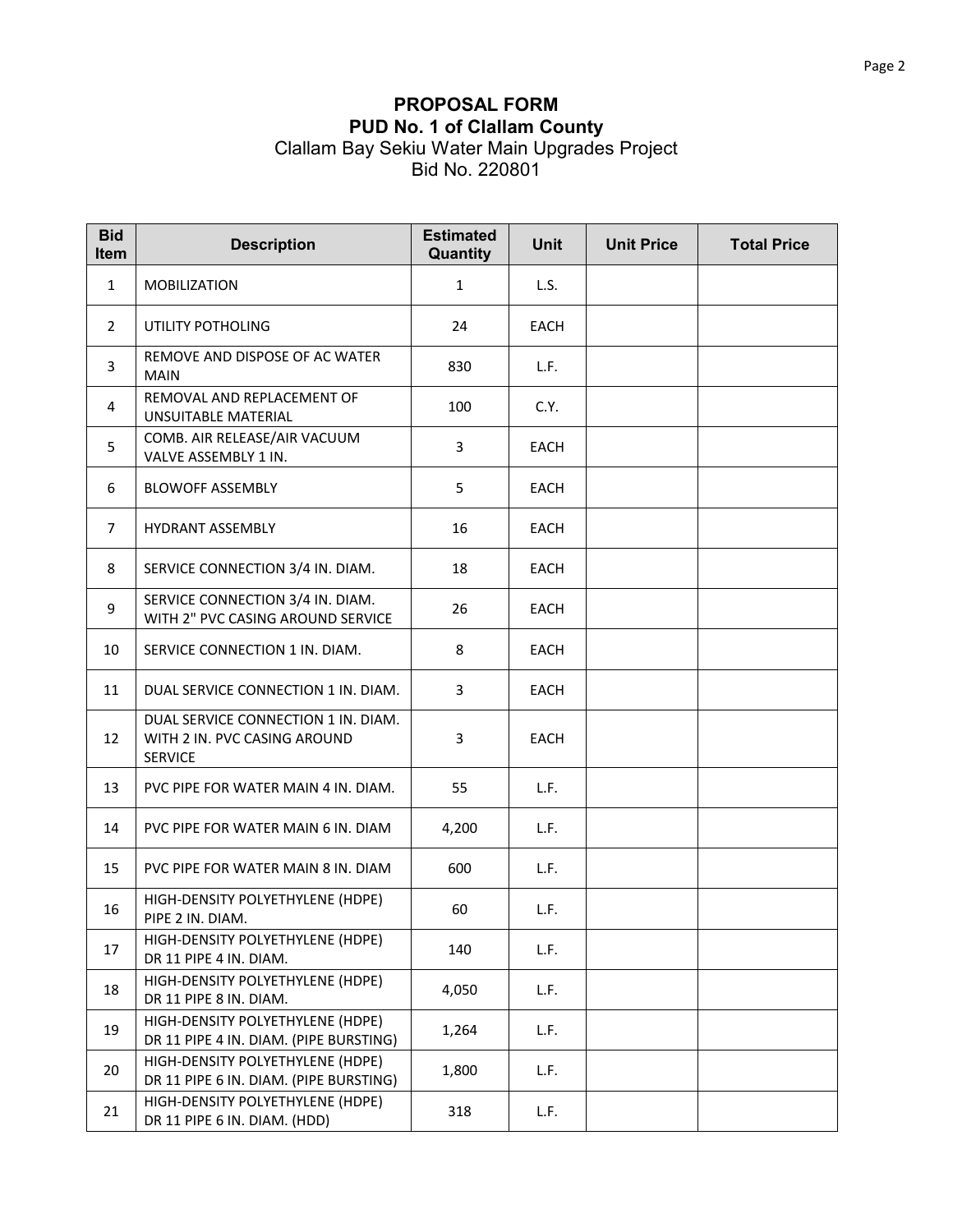| <b>Bid</b><br><b>Item</b> | <b>Description</b>                                       | <b>Estimated</b><br>Quantity | <b>Unit</b> | <b>Unit Price</b>  | <b>Total Price</b> |
|---------------------------|----------------------------------------------------------|------------------------------|-------------|--------------------|--------------------|
| 22                        | PVC CASING PIPE 12 IN. DIAM.                             | 1,072                        | L.F.        |                    |                    |
| 23                        | STEEL CASING PIPE 12 IN. DIAM. (JACK<br>AND BORE)        | 251                          | L.F.        |                    |                    |
| 24                        | <b>CONNECTIONS TO EXISTING WATER</b><br><b>SYSTEM</b>    | 26                           | <b>EACH</b> |                    |                    |
| 25                        | <b>GATE VALVE 4 IN.</b>                                  | $\mathbf{1}$                 | <b>EACH</b> |                    |                    |
| 26                        | GATE VALVE 6 IN.                                         | 42                           | <b>EACH</b> |                    |                    |
| 27                        | <b>GATE VALVE 8 IN.</b>                                  | 22                           | <b>EACH</b> |                    |                    |
| 28                        | CRUSHED SURFACING BASE COURSE                            | 1,500                        | C.Y.        |                    |                    |
| 29                        | HMA CL. 1/2 in. Pg 58H-22                                | 1,100                        | <b>TON</b>  |                    |                    |
| 30                        | <b>EROSION CONTROL AND WATER</b><br>POLLUTION PREVENTION | $\mathbf{1}$                 | L.S.        |                    |                    |
| 31                        | PROJECT TEMPORARY TRAFFIC CONTROL                        | $\mathbf{1}$                 | L.S.        |                    |                    |
| 32                        | SHORING OR EXTRA EXCAVATION<br><b>TRENCH</b>             | 35,600                       | S.F.        |                    |                    |
| 33                        | CONTROLLED DENSITY FILL                                  | 50                           | C.Y.        |                    |                    |
| 34                        | CEMENT CONC. CURB RAMP TYPE<br>SINGLE DIRECTION A        | $\mathbf{1}$                 | EACH        |                    |                    |
| 35                        | LICENSED SURVEYING                                       | 14,500                       | EST.        | \$<br>$\mathbf{1}$ | \$<br>14,500       |
| 36                        | <b>HEALTH AND SAFETY PLAN</b>                            | $\mathbf{1}$                 | L.S.        |                    |                    |
| 37                        | RECORD DRAWINGS                                          | $\mathbf{1}$                 | L.S.        |                    |                    |
| 38                        | <b>MINOR CHANGE</b>                                      | 87,000                       | CALC        | \$<br>$\mathbf{1}$ | \$<br>87,000       |
| 39                        | <b>FORCE ACCOUNT</b>                                     | 145,000                      | EST.        | \$<br>$\mathbf{1}$ | \$<br>145,000      |

Subtotal  $\qquad \qquad \qquad$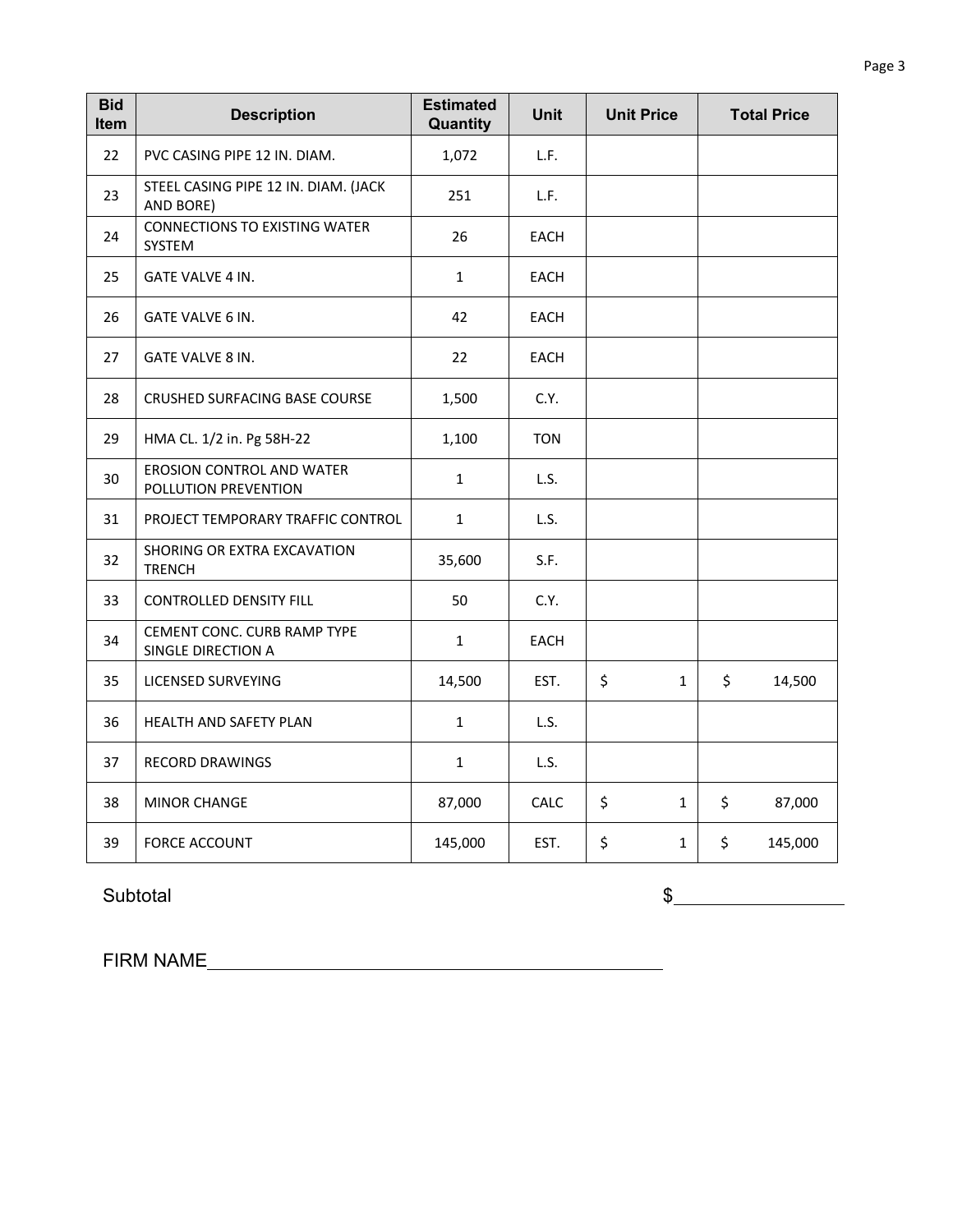# **PROPOSAL FORM PUD No. 1 of Clallam County** Clallam Bay Sekiu Water Main Upgrades Project

Bid No. 220801

| Bid Summary:                                           |  |
|--------------------------------------------------------|--|
| Subtotal                                               |  |
| WA State Sales Tax (8.5%)                              |  |
| Total Gross Bid (Total Basic Bid plus Total Sales Tax) |  |

If sales tax is shown for a schedule above sales tax should not be included in bid item prices for that schedule (Rule 170).

If sales tax is not identified above Contractor shall include appropriate sales tax in each bid item price as applicable (Rule 171).

RECEIPT OF ADDENDA. I certify and acknowledge receipt of the following Addenda to the Bid Documents and that due consideration thereof has been used in preparing and submitting this Bid Proposal.

| Addendum | Date of Receipt | Signed         |
|----------|-----------------|----------------|
| No.      | of Addendum     | Acknowledgment |
|          |                 |                |
|          |                 |                |
|          |                 |                |
|          |                 |                |

(NOTE: Failure to herein acknowledge receipt of the addenda may be considered an irregularity in this proposal.)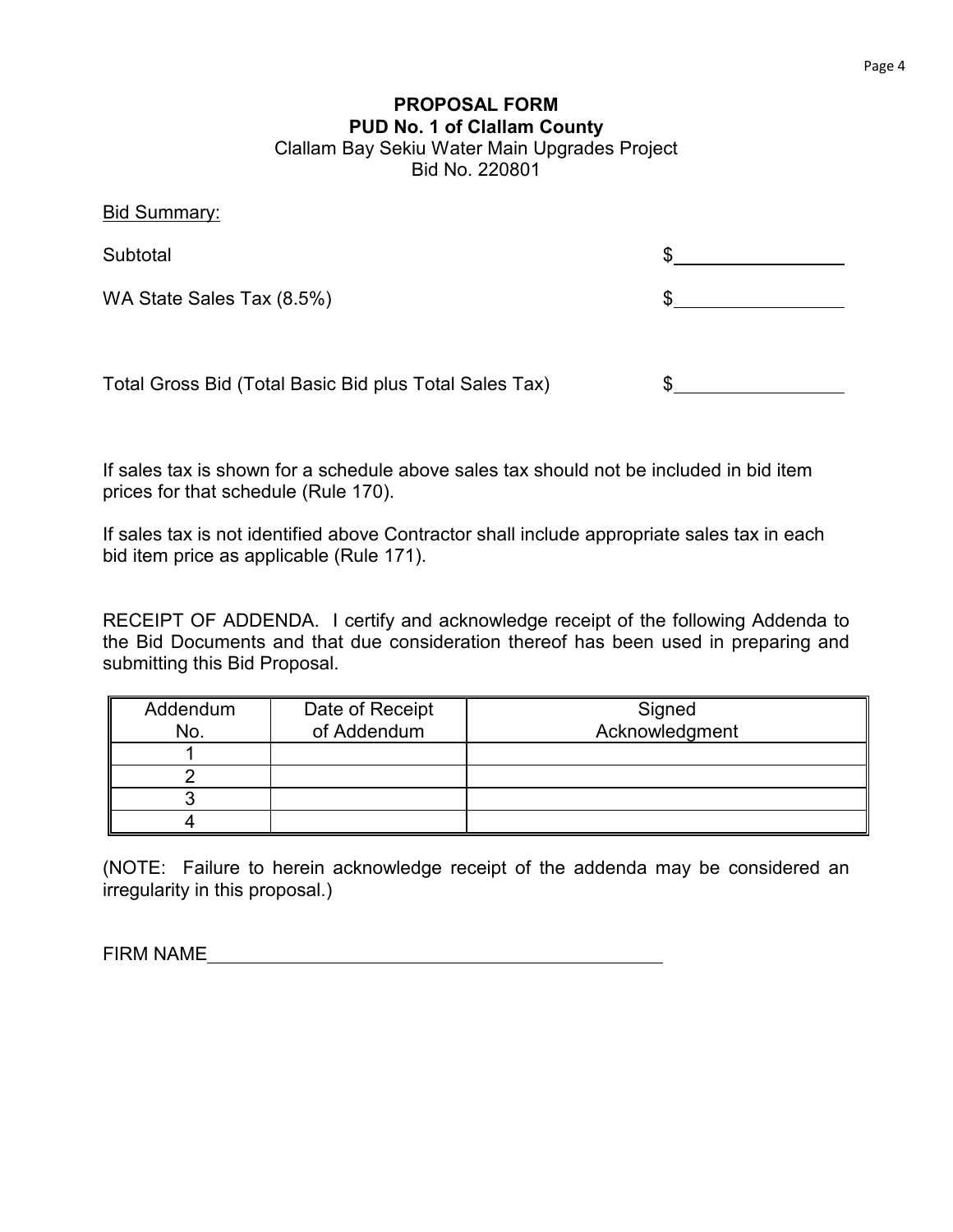#### **PROPOSAL FORM PUD No. 1 of Clallam County** Clallam Bay Sekiu Water Main Upgrades Project

Bid No. 220801

Submitted by:

I certify under penalty of perjury under the laws of the State of Washington that I am the official authorized to submit this Bid Proposal on behalf of:

|                                                                           | Address: Address: Address: Address: Address: Address: Address: Address: Address: Address: Address: Address: Address: Address: Address: Address: Address: Address: Address: Address: Address: Address: Address: Address: Addres |
|---------------------------------------------------------------------------|--------------------------------------------------------------------------------------------------------------------------------------------------------------------------------------------------------------------------------|
|                                                                           |                                                                                                                                                                                                                                |
|                                                                           |                                                                                                                                                                                                                                |
|                                                                           |                                                                                                                                                                                                                                |
|                                                                           |                                                                                                                                                                                                                                |
| (Signature)                                                               |                                                                                                                                                                                                                                |
|                                                                           |                                                                                                                                                                                                                                |
|                                                                           |                                                                                                                                                                                                                                |
|                                                                           |                                                                                                                                                                                                                                |
| (Signature)                                                               |                                                                                                                                                                                                                                |
| <b>City and State</b>                                                     |                                                                                                                                                                                                                                |
|                                                                           | <b>NOTE:</b> 1. Bidder is a(n): [] Corporation [] Individual [] Partnership<br>2. If the bidder is a corporation, its duly authorized officials must execute this                                                              |
|                                                                           | proposal. Incorporated in the State of _________________________________.                                                                                                                                                      |
| <b>State Contractor</b>                                                   | <b>State Contractor</b>                                                                                                                                                                                                        |
| License #:____________________________                                    | License Expiration Date: 1990                                                                                                                                                                                                  |
| <b>State Unified Business</b><br>Identifier (UBI) #:_____________________ | <b>Employment Security</b>                                                                                                                                                                                                     |
| <b>State Excise</b>                                                       | Tax Registration #: General Tax ID #: Federal Tax ID #:                                                                                                                                                                        |
|                                                                           |                                                                                                                                                                                                                                |
| labor and services are primarily performed in Clallam County.             | Construction Contractors: Please use Tax Code Number 5603 on retail sales where the                                                                                                                                            |
| the company's company's company's                                         |                                                                                                                                                                                                                                |

Submit Bid Proposal to: Attn: Contracts Coordinator PUD No. 1 of Clallam County 100 Hooker Road Sequim, WA 98382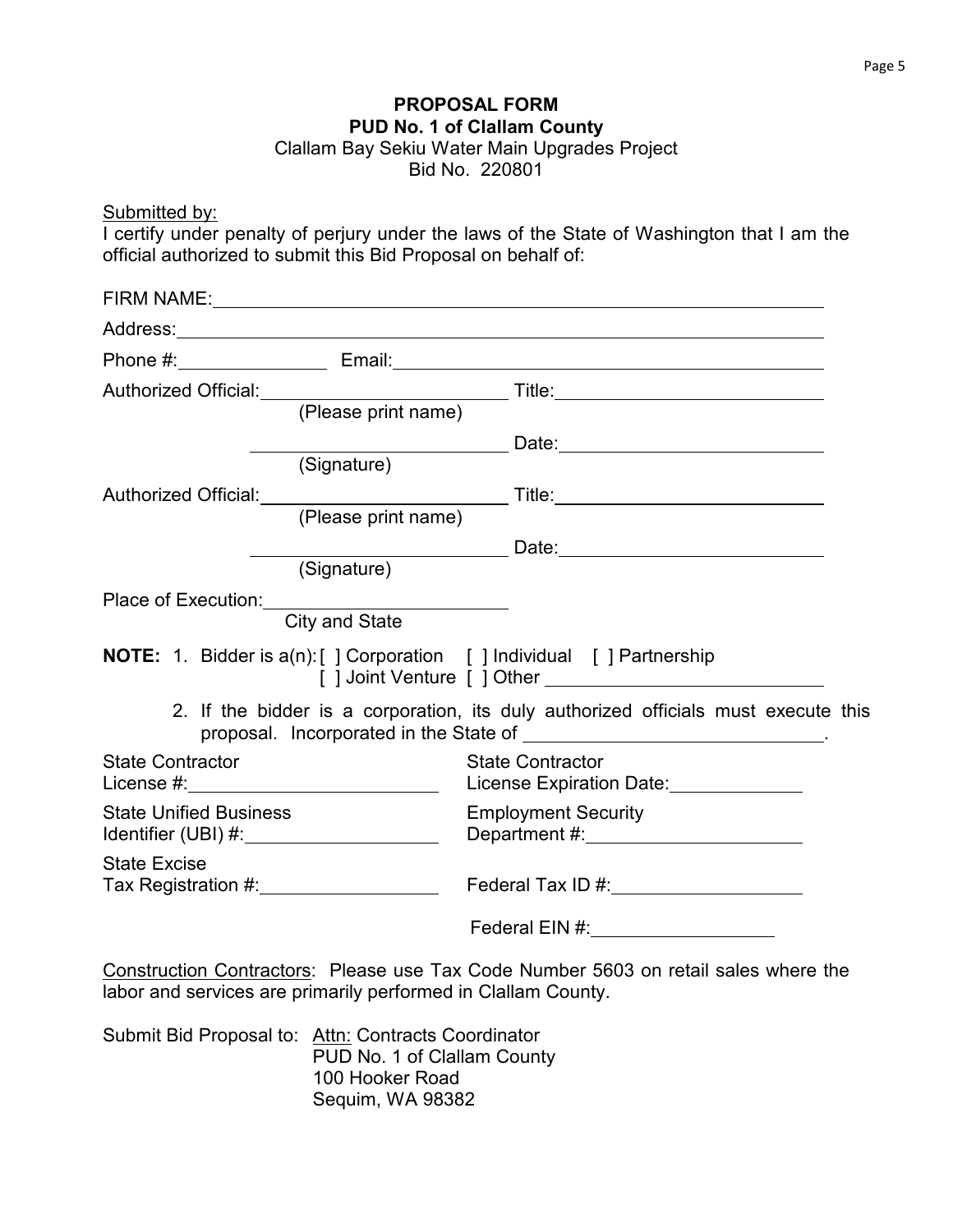

# **Contractor Certification Wage Law Compliance - Responsibility Criteria Washington State Public Works Contracts**

## **FAILURE TO RETURN THIS CERTIFICATION AS PART OF THE BID PROPOSAL PACKAGE WILL MAKE THIS BID NONRESPONSIVE AND INELIGIBLE FOR AWARD.**

I hereby certify, under penalty of perjury under the laws of the State of Washington, on behalf of the firm identified below that, to the best of my knowledge and belief, this firm has NOT been determined by a final and binding citation and notice of assessment issued by the Washington State Department of Labor and Industries or through a civil judgment entered by a court of limited or general jurisdiction to have willfully violated, as defined in RCW 49.48.082, any provision of RCW chapters 49.46, 49.48, or 49.52 within three (3) years prior to the date of the Call for Bids.

| <b>Bidder Name:</b> |  |  |  |  |  |  |  |
|---------------------|--|--|--|--|--|--|--|
|                     |  |  |  |  |  |  |  |

Name of Contractor/Bidder - Print full legal entity name of firm

**By: \_\_\_\_\_\_\_\_\_\_\_\_\_\_\_\_\_\_\_\_\_\_\_\_\_\_\_\_\_\_\_\_ \_\_\_\_\_\_\_\_\_\_\_\_\_\_\_\_\_\_\_\_\_\_\_\_\_\_\_\_\_\_\_** Signature of authorized person **Prince Access 2016** Print Name of person making certifications for firm

**Title: \_\_\_\_\_\_\_\_\_\_\_\_\_\_\_\_\_\_\_\_\_\_\_\_\_\_\_\_\_\_ Place: \_\_\_\_\_\_\_\_\_\_\_\_\_\_\_\_\_\_\_\_\_\_\_\_\_\_**

Title of person signing certificate **Print city and state where signed** 

Date: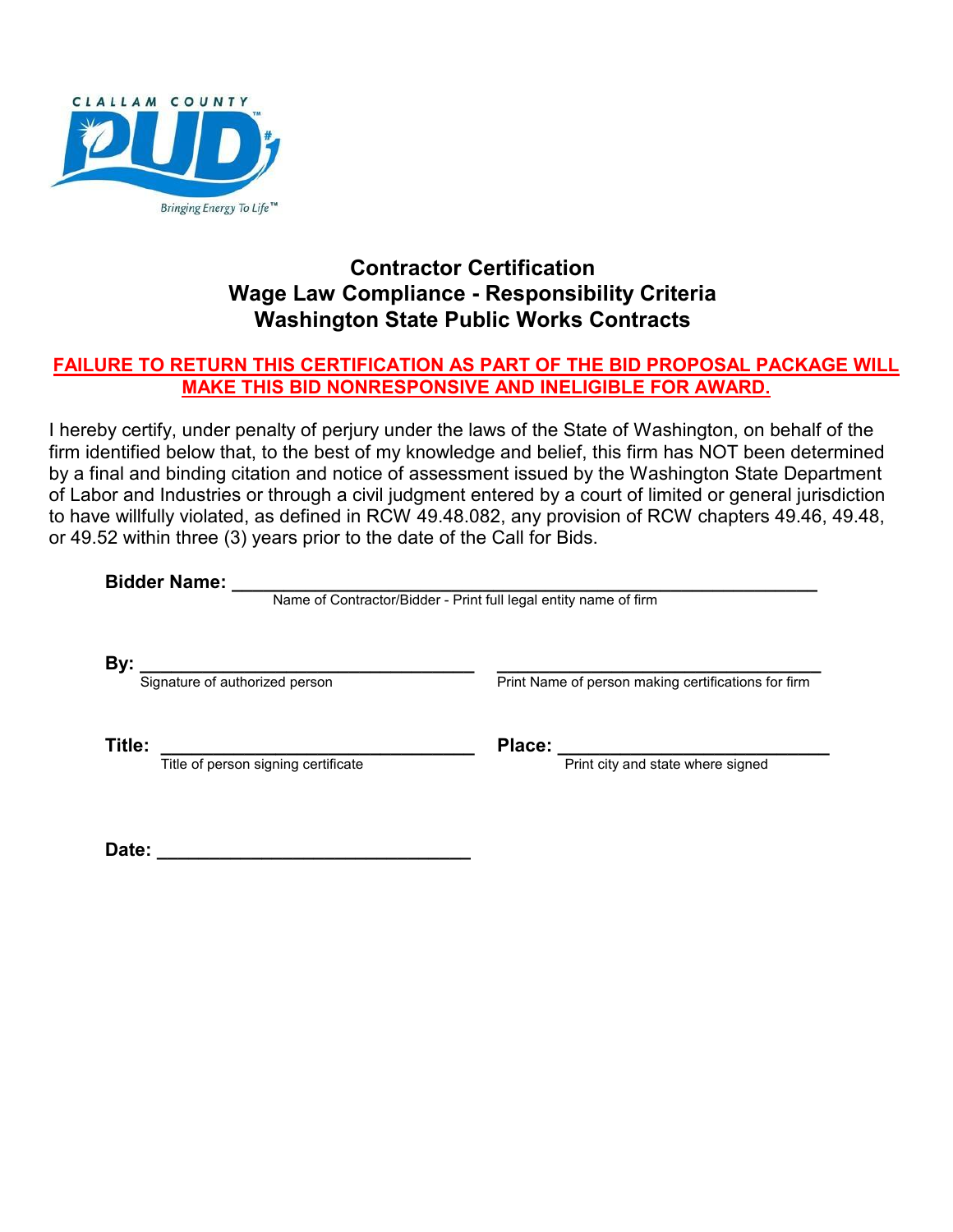# **CERTIFICATION REGARDING DEBARMENT, SUSPENSION, AND OTHER RESPONSIBILITY MATTER-PRIMARY COVERED TRANSACTIONS**

- 1. The prospective primary participant certifies to the best of its knowledge and belief, that it and its principals:
	- (a) Are not presently debarred, suspended, proposed for debarment, declared ineligible, or voluntarily excluded from covered transactions by any federal department or agency;
	- (b) Have not within a three-year period preceding this proposal been convicted of or had a civil judgment rendered against them for commission or fraud or a criminal offense in connection with obtaining, attempting to obtain, or performing a public (federal, state, or local) transaction or contract under a public transaction; violation of federal or state antitrust statutes or commission of embezzlement, theft, forgery, bribery, falsification or destruction of records, making false statements, or receiving stolen property;
	- (c) Are not presently indicted for or otherwise criminally or civilly charged by a governmental entity (federal, state, or local) with commission of any of the offenses enumerated in paragraph 1.b. of this certification; and
	- (d) Have not within a three-year period preceding this application/proposal had one or more public transactions (federal, state, or local) terminated for cause or default.
- 2. Where the prospective primary participant is unable to certify to any of the statements in this certification, such prospective participant shall attach an explanation to this proposal.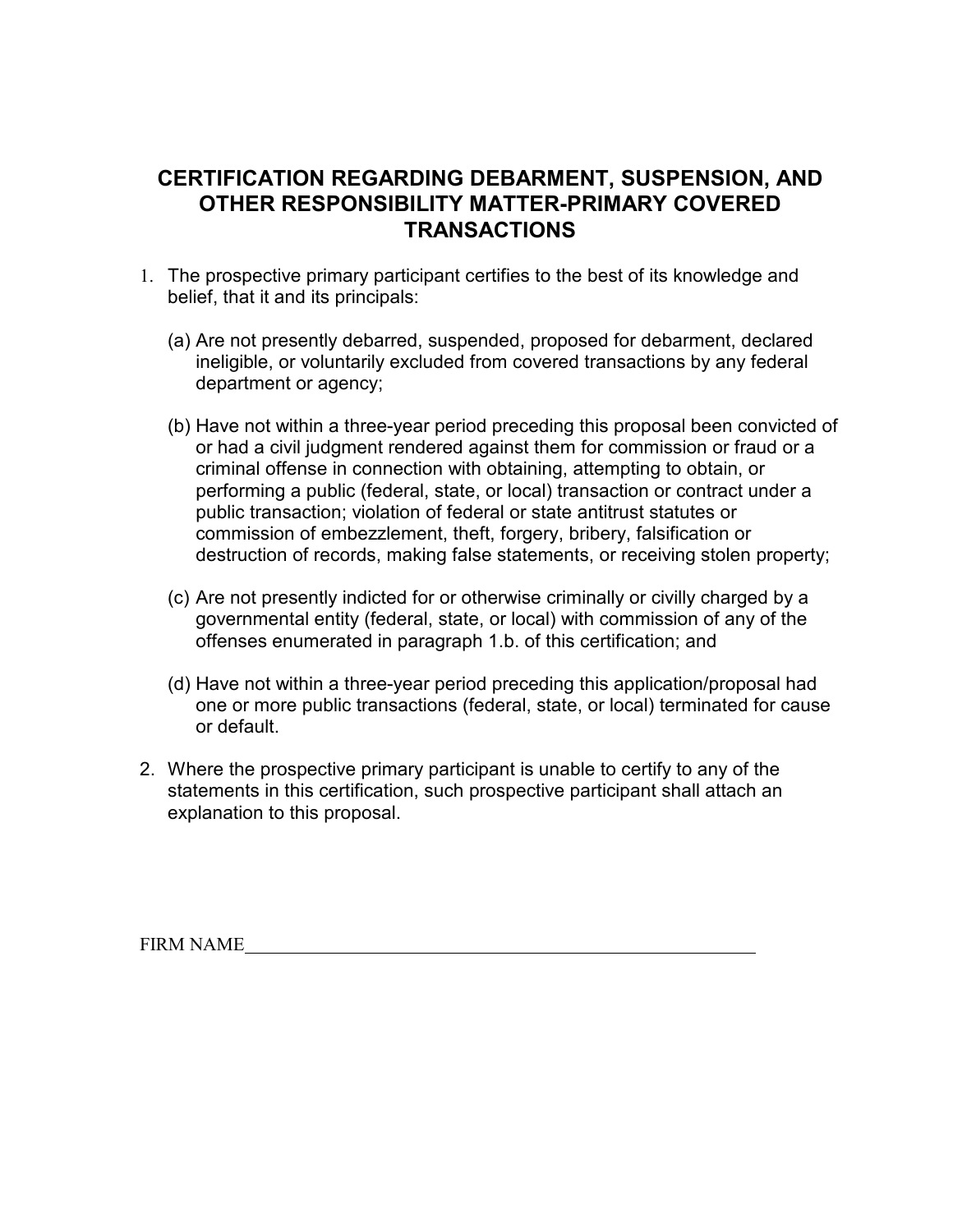#### **RESPONSIBLE BIDDER INFORMATION**

| Bidder has been in business continuously from     | $(year)$ .       |                                                                                                                                                    |  |                           |
|---------------------------------------------------|------------------|----------------------------------------------------------------------------------------------------------------------------------------------------|--|---------------------------|
| Bank Reference: University of Pank Reference:     | <b>Bank Name</b> | <b>Account Officer</b>                                                                                                                             |  | Phone No.                 |
|                                                   |                  |                                                                                                                                                    |  |                           |
| Number of projects in the past 5 years completed: |                  |                                                                                                                                                    |  |                           |
|                                                   |                  | ahead of schedule on schedule                                                                                                                      |  | behind schedule           |
| As a prime contractor for                         |                  | Bidder has had experience in work comparable to that required for this Project:<br><u> 1989 - Johann Barn, fransk politik amerikansk politik (</u> |  | years. As a subcontractor |

for years.

List the supervisory personnel to be employed by the Bidder and available for work on this project (Project manager, Foreman, Site Superintendent, Engineer, etc.):

| Name | <b>Title</b> | Years With Firm |
|------|--------------|-----------------|
|      |              |                 |
|      |              |                 |
|      |              |                 |

List below, non-District construction work successfully completed by the bidder within the past five (5) years which was similar in size, scope, and difficulty to the work herein being bid upon:

| <b>Project Name</b> | Year      | Contract | Owner/Reference Name & |
|---------------------|-----------|----------|------------------------|
|                     | Completed | Amount   | Phone                  |
|                     |           |          |                        |
|                     |           |          |                        |
|                     |           |          |                        |
|                     |           |          |                        |

List all projects undertaken in the last five (5) years which have resulted in partial or final settlement of the contract by arbitration or litigation in the courts:

| Name of Client & Project | Contract<br>Amount | <b>Total Claims</b><br>Arbitrated or<br>Litigated | Amount of<br>Settlement of<br>Claims |
|--------------------------|--------------------|---------------------------------------------------|--------------------------------------|
|                          |                    |                                                   |                                      |
|                          |                    |                                                   |                                      |
|                          |                    |                                                   |                                      |

Has Bidder, or any representative or partner, ever failed to complete a contract? [ ] No [ ] Yes If yes, give details: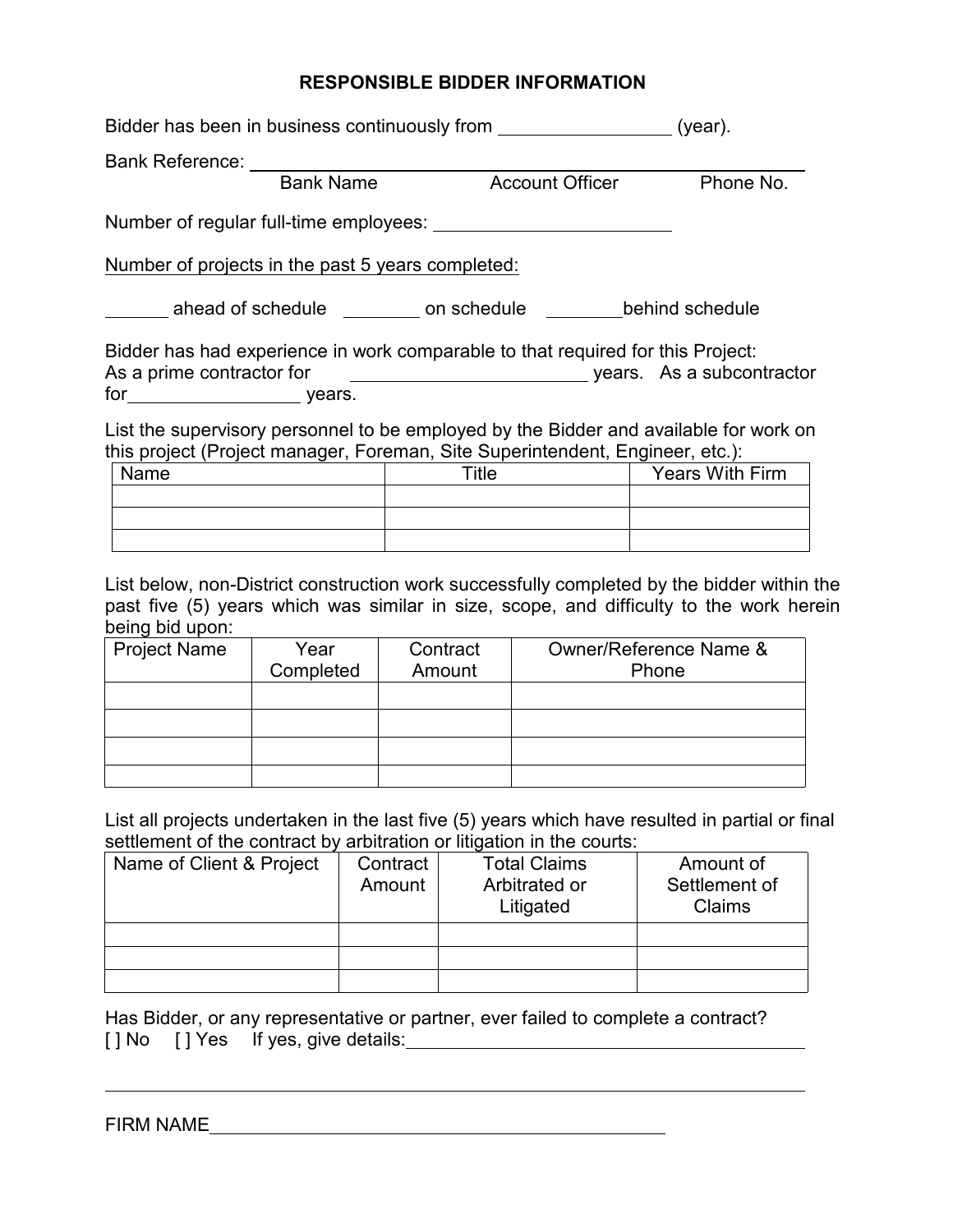### **RESPONSIBLE BIDDER INFORMATION (continued)**

Has Bidder ever had any Payment/Performance Bonds called because of its work? [ ] No [ ] Yes If yes, please state:

| <b>Project Name</b> | <b>Contracting Party</b> | <b>Bond Amount</b> |  |  |
|---------------------|--------------------------|--------------------|--|--|
|                     |                          |                    |  |  |
|                     |                          |                    |  |  |

Has Bidder changed bonding companies in the last 3 years? [ ] No [ ] Yes If yes, give details:

Has Bidder ever filed for protection under any provision of the federal bankruptcy laws or state insolvency laws?

[ ] No [ ] Yes If yes, give details:

Has Bidder or any of its employees filed any claims with Washington State Workman's Compensation or other insurance company for accidents resulting in fatal injury or dismemberment in the past five  $(5)$  years?  $\left[ \begin{array}{cc} | \text{No} | \end{array} \right]$  Yes  $\left[ \begin{array}{cc} | \text{Yes} | \end{array} \right]$  if yes, please state:

| Date | Type of Injury | <b>Agency Receiving Claim</b> |
|------|----------------|-------------------------------|
|      |                |                               |
|      |                |                               |

Will you, upon request from the District, fill out a detailed financial statement and furnish any other information that may be required by the District? [ ] No [ ] Yes

The Bid Proposal signature warrants under **penalty of perjury** that the foregoing information is true and accurate to the best of his/her knowledge. The Bid Proposal signature authorizes the District to verify all information contained herein.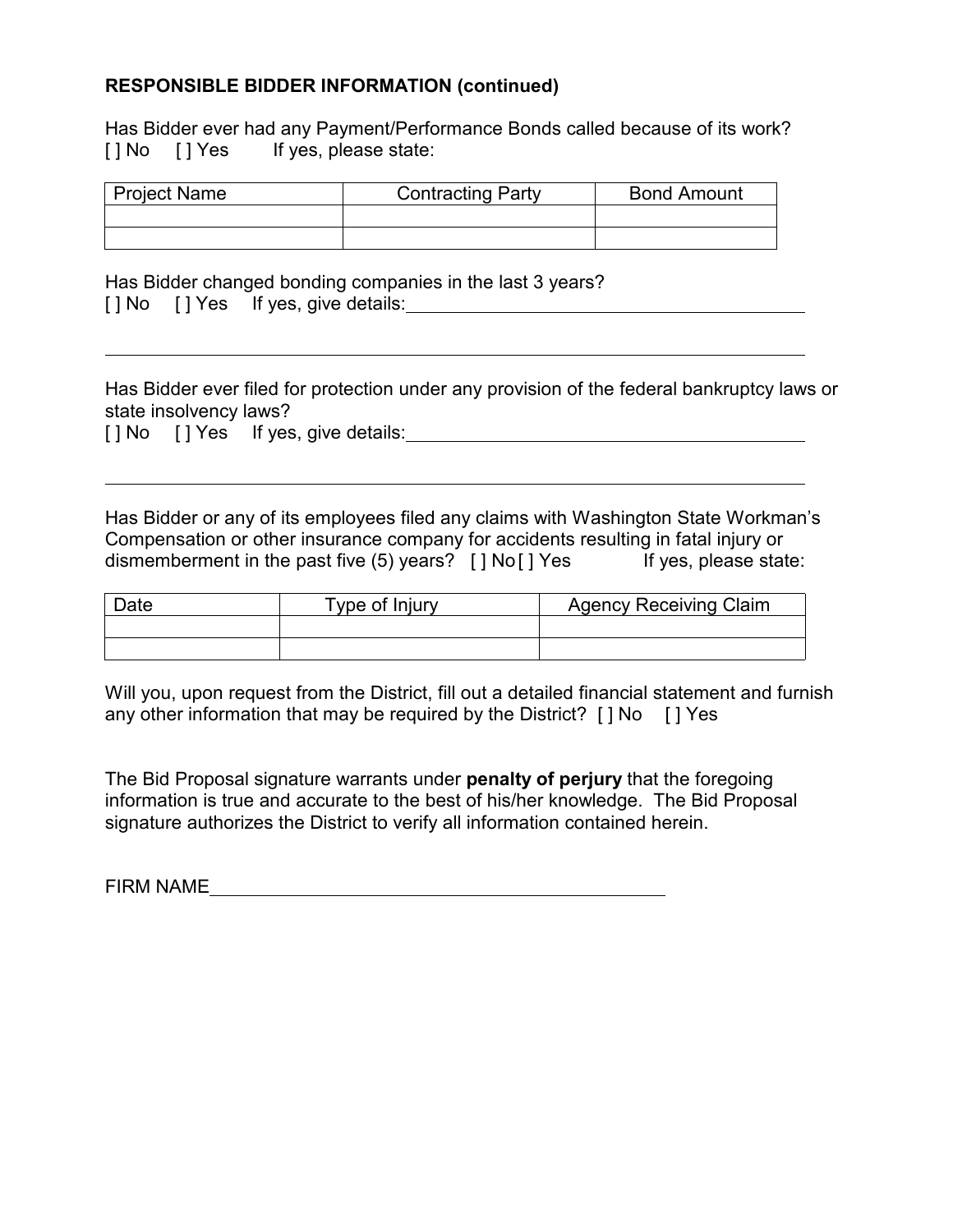### **PROPOSED EQUIPMENT AND MANPOWER SCHEDULE**

(Use additional sheets, if required)

Equipment to be used:

| <b>DESCRIPTION/TYPE</b> | <b>YEAR</b> | <b>CONDITION</b> | <b>OWN/RENT</b> |
|-------------------------|-------------|------------------|-----------------|
|                         |             |                  |                 |
|                         |             |                  |                 |
|                         |             |                  |                 |
|                         |             |                  |                 |
|                         |             |                  |                 |
|                         |             |                  |                 |
|                         |             |                  |                 |
|                         |             |                  |                 |
|                         |             |                  |                 |
|                         |             |                  |                 |
|                         |             |                  |                 |
|                         |             |                  |                 |

Manpower schedule: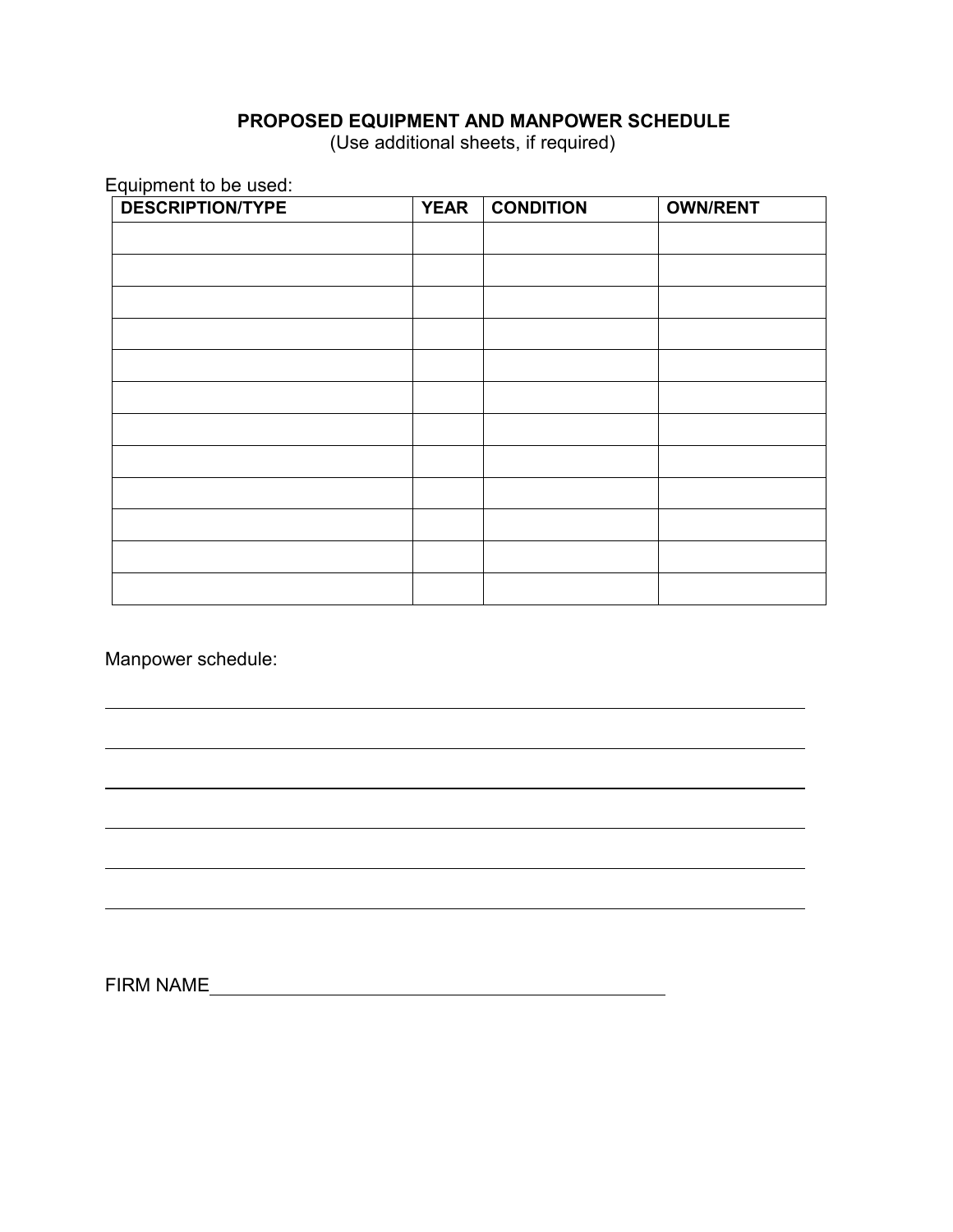| Local Agency Name:                |
|-----------------------------------|
| PUD No. 1 of Clallam County       |
| Local Agency Address:             |
| 100 Hooker Road, Sequim, WA 98382 |

### **Subcontractor (Bidder) List**

Prepared in compliance with RCW 39.30.060 as amended

**100 Be Submitted with the Bid Proposal** 

Clallam Bay Sekiu Water Main Upgrades Project, Bid No. 220801

**Failure to list all subcontractors with whom the bidder, if awarded the contract, will directly subcontract for performance of the work or naming more than one subcontractor to perform the same work will result in your bid being non-responsive and therefore void.**

Subcontractor(s) with whom the bidder will directly subcontract that are proposed to perform the work of heating, ventilation and air conditioning, plumbing, as described in Chapter 18.106 RCW, and electrical as described in Chapter 19.28 RCW **must** be listed below. The work to be performed is to be listed below the subcontractor(s) name.

**To the extent the Project includes one or more categories of work referenced in RCW 39.30.060, and no subcontractor is listed below to perform such work, the bidder certifies that the work will either (i) be performed by the bidder itself, or (ii) be performed by a lower tier subcontractor who will not contract directly with the bidder.**

| <b>Subcontractor Name</b><br>Point of Contact<br><b>Business Status</b><br>(WBE/MBE or None)<br>Work to be Performed | and the control of the control of the control of the control of the control of the control of the control of the                                                                                                              |  |
|----------------------------------------------------------------------------------------------------------------------|-------------------------------------------------------------------------------------------------------------------------------------------------------------------------------------------------------------------------------|--|
| <b>Subcontractor Name</b><br>Point of Contact<br><b>Business Status</b><br>(WBE/MBE or None)<br>Work to be Performed | the control of the control of the control of the control of the control of the control of the control of the control of the control of the control of the control of the control of the control of the control of the control |  |
| <b>Subcontractor Name</b><br>Point of Contact<br><b>Business Status</b><br>(WBE/MBE or None)<br>Work to be Performed | the control of the control of the control of the control of the control of the control of the control of the control of the control of the control of the control of the control of the control of the control of the control |  |
| <b>Subcontractor Name</b><br>Point of Contact<br><b>Business Status</b><br>(WBE/MBE or None)<br>Work to be Performed | and the control of the control of the control of the control of the control of the control of the control of the                                                                                                              |  |

\* Bidder's are notified that is the opinion of the enforcement agency that PVC or metal conduit, junction boxes, etc., are considered electrical equipment and therefore considered part of electrical work, even if the installation is for future use and no wiring or electrical current is connected during the project.